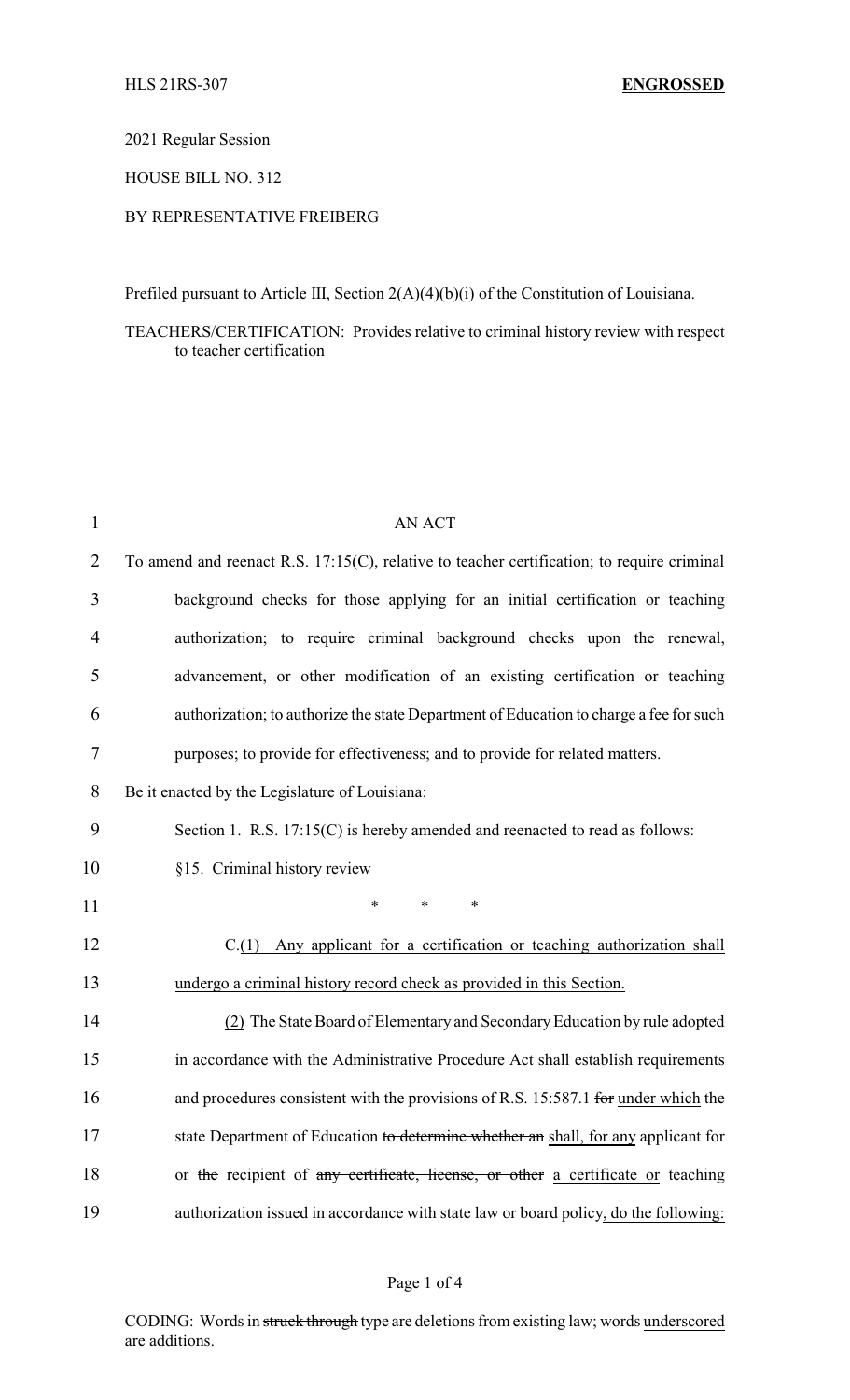| 1              | by the department or the board and who might reasonably be expected to be placed        |
|----------------|-----------------------------------------------------------------------------------------|
| $\overline{c}$ | in a position of supervisory or disciplinary authority over school children has been    |
| 3              | convicted of or pled nolo contendere to any criminal offense. Included in this rule     |
| $\overline{4}$ | shall be the requirement and                                                            |
| 5              | Request information from the Louisiana Bureau of Criminal<br>(a)                        |
| 6              | Identification and Information, referred to in this Subsection as the state bureau, and |
| 7              | the Federal Bureau of Investigation, referred to in this Subsection as the federal      |
| 8              | bureau, concerning whether the person has been arrested for or pled nolo contendere     |
| 9              | to any criminal offense.                                                                |
| 10             | Require and provide the procedure for the submission of a person's<br>(b)               |
| 11             | fingerprints to the state bureau, and from the state bureau to the federal bureau, in a |
| 12             | form acceptable to the Louisiana Bureau of Criminal Identification and Information      |
| 13             | state bureau.                                                                           |
| 14             | (3) The state Department of Education may charge a criminal history record              |
| 15             | check processing fee not to exceed twenty-five dollars, may collect the processing      |
| 16             | fees charged by the state bureau for a state criminal history record check and the      |
| 17             | federal bureau for a federal criminal history record check, and may collect the fees    |
| 18             | charged by sheriffs and third-party vendors for fingerprinting. The department shall    |
| 19             | timely submit the appropriate fees to the appropriate entities.                         |
| 20             | (4) Except as provided in R.S. $17:7(6)(h)$ , the State Board of Elementary and         |
| 21             | Secondary Education shall not issue a certification or a teaching authorization to a    |
| 22             | person who has been convicted of or has pled not contendere to a crime listed in        |
| 23             | R.S. $15:587.1(C)$ .                                                                    |
| 24             | (5) Any person with a certification or teaching authorization issued prior to           |
| 25             | June 1, 2022, shall obtain a state and federal criminal history check through the       |
| 26             | procedures provided for in this Subsection for new applicants when seeking to have      |
| 27             | such certification or teaching authorization renewed, advanced, or otherwise            |
| 28             | modified or by June 1, 2027, whichever occurs sooner. Except as provided in R.S.        |
| 29             | $17:7(6)(h)$ , the state board shall not renew, advance, or otherwise modify a          |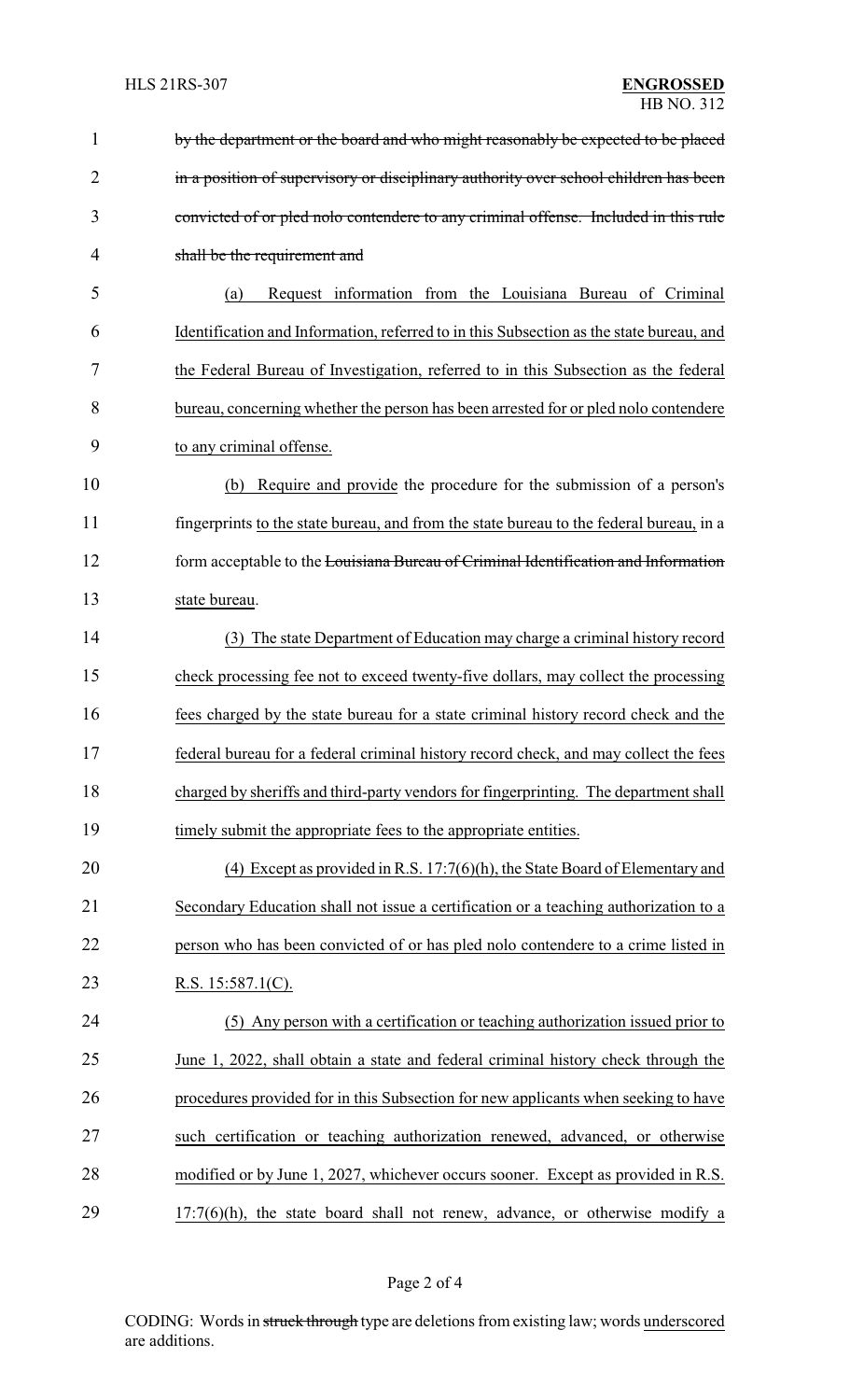# 2 has pled nolo contendere to a crime listed in R.S. 15:587.1(C).

- $3$  \* \* \*
- 4 Section 2. This Act shall become effective on August 1, 2021; however, the
- 5 provisions of R.S. 17:15(C)(1) requiring a criminal history record check for applicants for
- 6 an initial certification or teaching authorization shall not be implemented until June 1, 2022.

## DIGEST

The digest printed below was prepared by House Legislative Services. It constitutes no part of the legislative instrument. The keyword, one-liner, abstract, and digest do not constitute part of the law or proof or indicia of legislative intent. [R.S. 1:13(B) and 24:177(E)]

| HB 312 Engrossed | 2021 Regular Session | Freiberg |
|------------------|----------------------|----------|
|                  |                      |          |

**Abstract:** Requires criminal history record checks for purposes of teacher certification and authorizes the state Dept. of Education to charge a processing fee for such purposes.

Present law provides relative to the criminal history review of teachers and to their hiring, dismissal, and certification with respect thereto. Proposed law requires criminal background checks at the state and federal level for certification purposes, including the following:

- (1) A requirement that all applicants for certification undergo a criminal background check.
- (2) The authority of the state Dept. of Education (DOE) to charge a processing fee of up to \$25 and to collect the fees associated with state and federal record checks and with fingerprinting.

Proposed law requires anyone granted certification prior to June 1, 2022, to obtain a criminal history record check in the same manner as provided in proposed law for new applicants when seeking its renewal, advancement, or any other modification or by June 1, 2027, whichever occurs sooner.

Present law prohibits BESE from granting certification to anyone who has been convicted of or has pled nolo contendere to any offense listed in present law (R.S. 15:587.1(C)); present law (R.S. 17:7(6)(h)) allows exceptions under certain circumstances, including specified drug offenses. Proposed law retains present law and further prohibits BESE from renewing, advancing, or otherwise advancing the certification of anyone who has been convicted of or has pled nolo contendere to any offense listed in present law (R.S.  $15:587.1(C)$ ).

Effective August 1, 2021; however, proposed law requiring an applicant for certification to undergo a criminal history record check shall not be implemented until June 1, 2022.

(Amends R.S. 17:15(C))